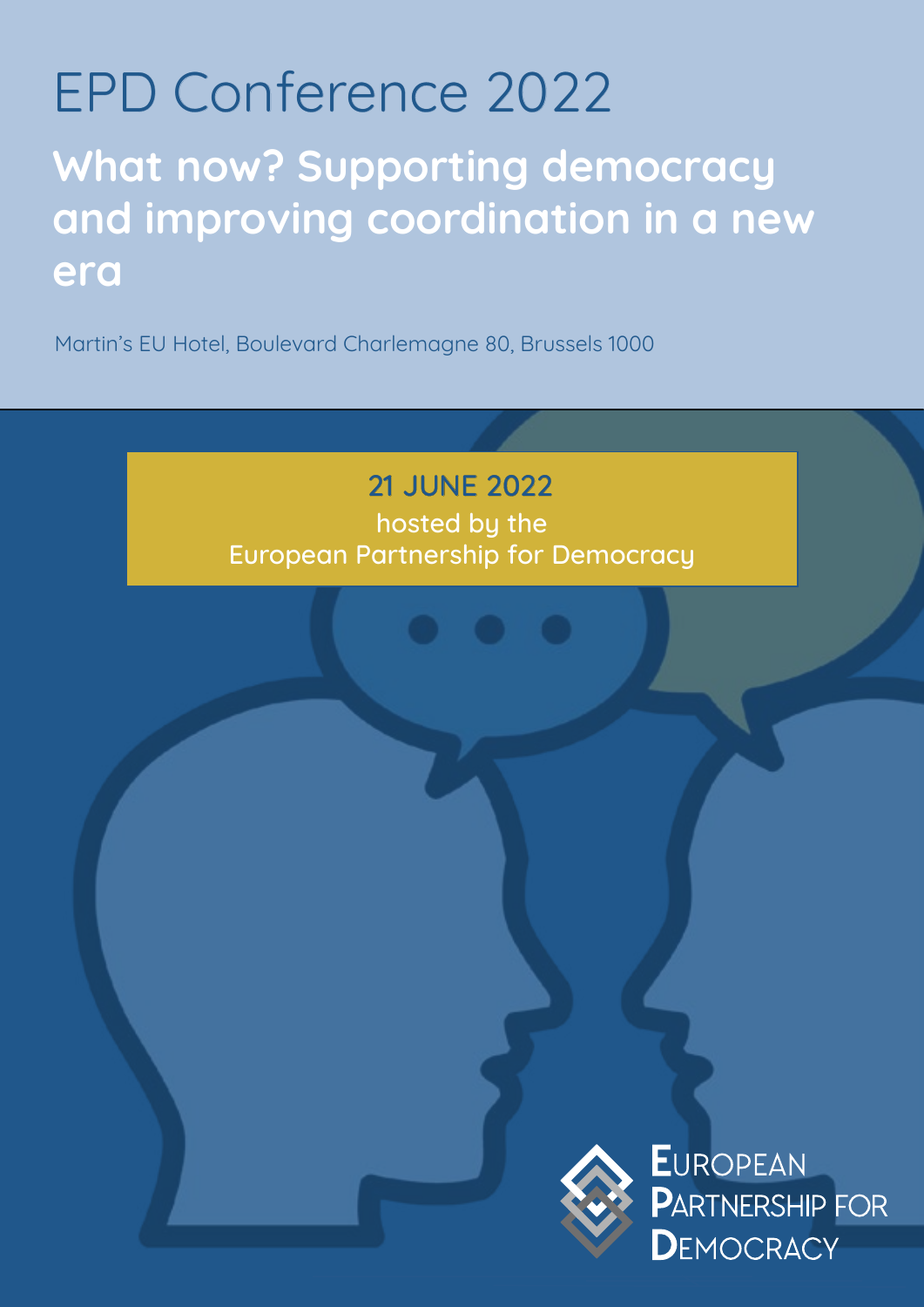



# **Programme**

# Tuesday, 21 June

| 09h00 | <b>Registration and welcome</b><br>Venue: Martin's EU Hotel, Boulevard Charlemagne 80, Brussels 1000 |
|-------|------------------------------------------------------------------------------------------------------|
| 09h45 | The war in Ukraine and the impact on democracy worldwide                                             |
| 11h00 | Coffee break                                                                                         |
| 11h15 | State of Democracy in Europe and looking ahead to the 2024 elections                                 |
| 12h30 | Lunch                                                                                                |
| 14h00 | Breakout groups - session 1                                                                          |
|       | Breakout group 1: How to unrig an election: electoral support in hybrid regimes                      |
|       | Breakout group 2: Supporting democracy on a dying planet                                             |
|       | Breakout group 3: Kick off: The Team Europe Democracy Network                                        |
| 15h15 | Breakout groups - session 2                                                                          |
|       | Breakout group 4: Disinfo vs democracy: will the DSA save us?                                        |
|       | Breakout group 5: Democracy support in repressive environments                                       |
|       | Breakout group 6: Not too young to run: Youth and political participation                            |
| 16h30 | Coffee break                                                                                         |
| 16h45 | <b>Enhancing cooperation: Making Team Europe Democracy work</b>                                      |
| 18h00 | Closing remarks: looking ahead to the Czech Presidency of the Council of<br>the EU                   |
| 18h15 | <b>End of Conference</b>                                                                             |
| 18h30 | Networking drinks<br>Venue: Kamilou bar, 36 Rue Joseph II, Brussels 1000                             |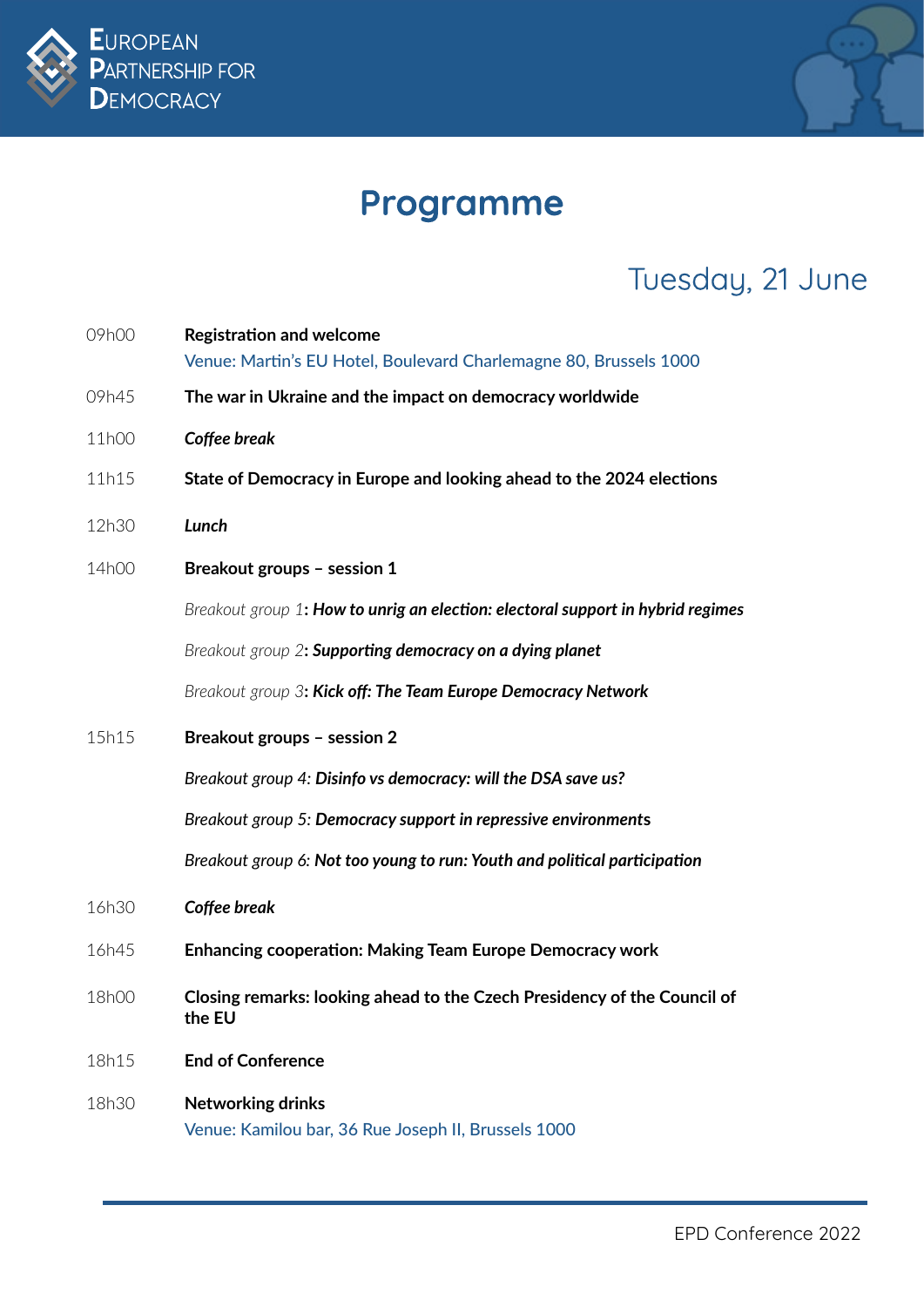



# **What Now for Democracy Conference 2022**

### Welcome

**Ken Godfrey** is the Executive Director of the European Partnership for Democracy (EPD) and has led the organisation since 2015. Prior to joining EPD, he worked as an Electoral Advisor for the UN Integrated Mission in Timor-Leste. He has also worked for the European Union Police Mission in Afghanistan, at the European Parliament and as an external consultant for the European Commission. He holds a Master's degree from the London School of Economics in Comparative Democratisation. Ken has also worked in Argentina, Canada, China, Senegal and the United Kingdom.

### Panel 1

### **The war in Ukraine and the impact on democracy worldwide**

The ongoing war of Russian aggression in Ukraine is a critical juncture for democracy in the world. As Ukraine defends its right to self-determination and freedom, it has become a symbol of the fight between democracy and dictatorship and has renewed the importance of democracy as a priority of EU foreign policy. At the same time, other policy priorities have also risen in importance such as the increase of energy prices, migration and food shortages. So what is the impact of the war on EU and the foreign policy of its allies? And what should the EU be doing to support Ukraine and other democracies worldwide?

### *Speakers*

**Kelly Adams-Smith** is the Deputy Chief of Mission at the U.S. Mission to the European Union since 2021. She is a career diplomat in the U.S. Senior Foreign Service and previously served as Senior Coordinator for National Security Affairs in the Office of Vice-President Kamala Harris. She has served in the U.S. Embassies in the Czech Republic, the United Kingdom, Bulgaria, Estonia, and Russia. She has also held multiple positions in Washington D.C. including as Deputy Executive Secretary of the White House National Security Council. In 2019-2021 she was a faculty member of the National War College.

**Anthony Smith** is Chief Executive at the Westminster Foundation for Democracy (WFD). He is a member of the Foreign Secretary's Advisory Group on Human Rights and the Board of EPD. Prior to joining WFD, Smith served the British Foreign and Commonwealth Office, where he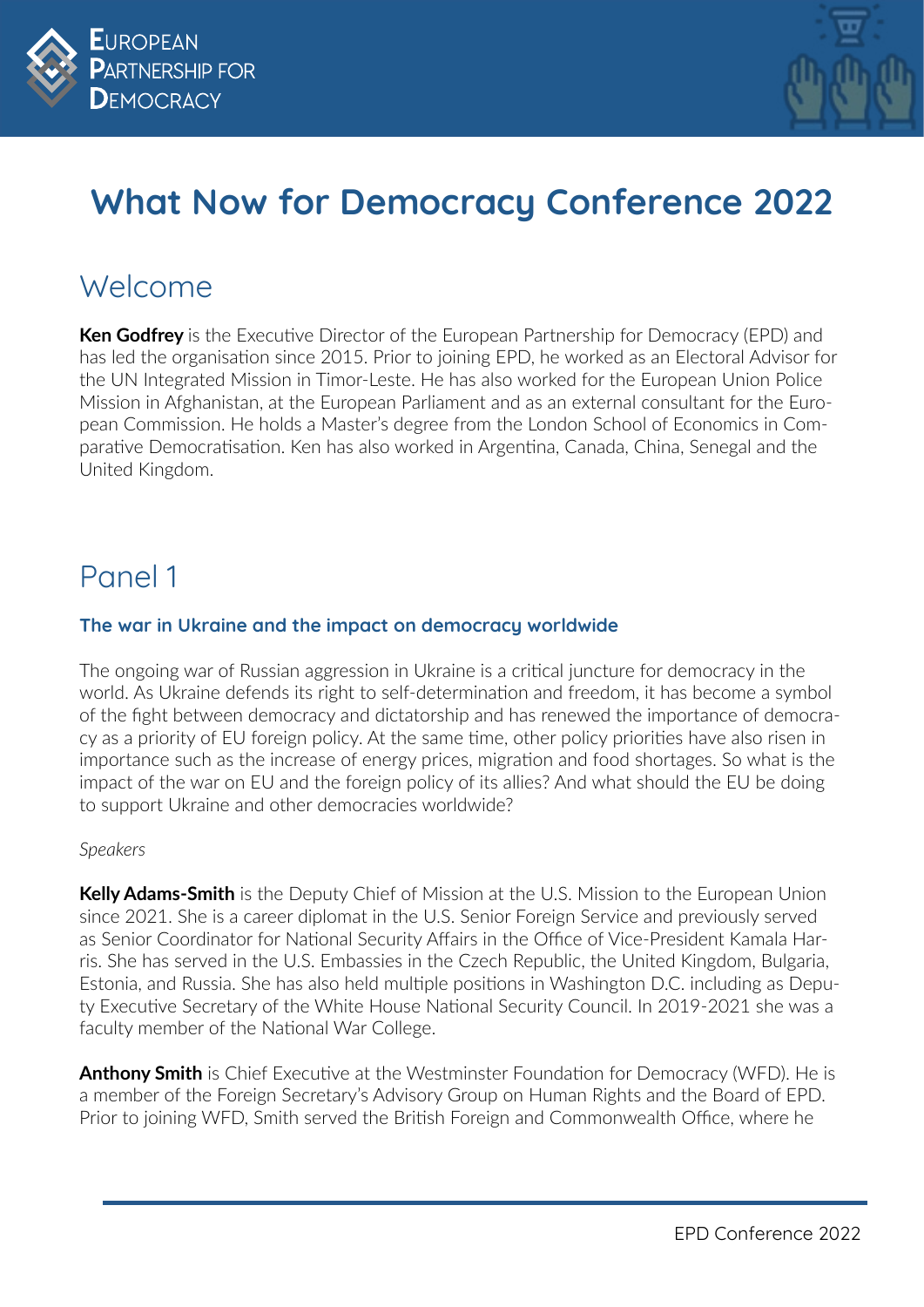



worked on a range of European policy issues including the Balkans, trade policy and Common Foreign and Security Policy, and later the Department for International Development, where he was International Relations Director, responsible for policy on EU, UN and Commonwealth development issues, engagement with the G20 and G8, and relations with development partners.

**Iryna Yefremova** has been Deputy Head of Mission of Ukraine to the European Union since 2019. She previously served as the Third Secretary in the Secretariat of the Deputy Minister of Foreign Affairs, MFA of Ukraine. She worked in Ireland first as Second secretary at the Ukrainian Embassy in Dublin and then as Chargé d 'Affairs a.i. of Ukraine to Ireland. She then moved to the Netherlands and was appointed Counselor, Deputy Head of Mission of the Embassy of Ukraine to the Kingdom of the Netherlands.

#### *Moderator*

**Thijs Berman** is the Executive Director of the Netherlands Institute for Multiparty Democracy (NIMD). Having begun his career as a correspondent in Paris and Moscow for the Dutch weekly De Groene Amsterdammer, he was also previously a Member of the European Parliament (Party of European Socialists), where he was a member of the Committees on Agriculture, Regional Development, Budget, Development and Humanitarian Affairs, and the Subcommittee on Human Rights. Prior to joining NIMD, he served as Principal Adviser to the OSCE Representative on Freedom of the Media, and was EU Chief Observer to elections in Ethiopia, Senegal, and Afghanistan.

### Panel 2

### **State of Democracy in Europe and looking ahead to the 2024 elections**

Democracy in the European Union is in a state of flux in the run-up to the 2024 European Parliament elections. The recently concluded Conference on the Future of Europe has reinvigorated calls for treaty changes to introduce EU-wide electoral lists and more elected offices to the EU, while the launch of Article 7 sanctions procedure against Hungary for its violations of the rule of law represents the start of a new chapter for democracy in the EU. Will these developments bring meaningful change to European democracy, and where will the future of democracy in the EU lead next? EU policymakers and democracy practitioners within the EU will come together to explore these questions in this session.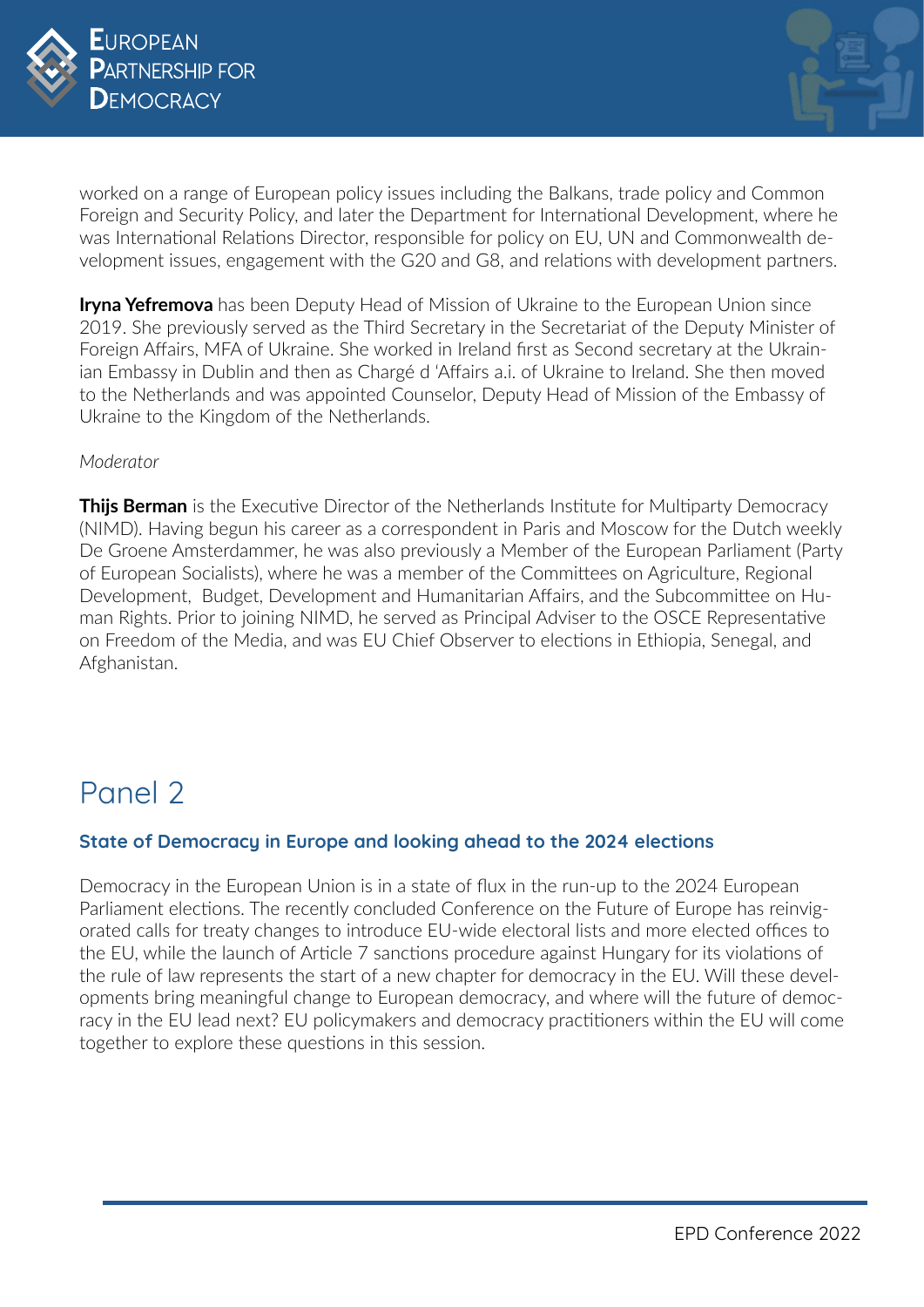



#### *Speakers*

**Věra Jourová** is Vice-President for Values and Transparency in the European Commission, where she leads the Commission's work on the rule of law, transparency, and protection from external interference, including through the coordination of the EU Democracy Action Plan and the European Citizens' Initiative. She previously served as the European Commissioner for Justice, Consumers, and Gender Equality, where she managed the Commission's work on gender equality, judicial cooperation within the EU, and privacy rights, including the landmark General Data Protection Regulation. Before joining the European Commission, Jourová was Minister for Regional Development in the Czech Republic.

**Heidi Hautala** is Vice-President of the European Parliament (Greens/European Free Alliance). Having been elected five times to the European Parliament, she has previously served as leader of the Greens group in the EP and has chaired its Committee on Women's Rights and the Subcommittee on Human Rights. Also a member of the Committee on Foreign Affairs and the Committee on International Trade in the European Parliament, Hautala was previously Finnish Minister of International Development and State Ownership Steering, and was also a Member of Parliament in Finland, where she chaired the Green parliamentary group.

**Antonella Valmorbida** is Secretary-General of the European Association for Local Democracy (ALDA) and President of EPD. She has a senior experience in promoting local democracy, empowerment and participation of civil society, and good governance in Europe, in the Balkans, in Eastern Europe, and in the Mediterranean area. She is a European senior consultant on local development with a focus on the implementation of participatory processes for urban regeneration. As Secretary-General of ALDA, she manages a network of 350 members mainly composed of local authorities and civil society groups in over 40 countries in Europe and beyond.

### *Moderator*

**Michael Meyer-Resende** is the Executive Director of Democracy Reporting International (DRI). A trained lawyer (LL.M. Bruges), he started his career at the Office for Democratic Institutions and Human Rights of the OSCE, in charge of rule of law issues and later the Office´s work in the Western Balkans. After an engagement at the BBC`s Radio 4, he worked in the Human Rights Unit of the European Commission's External Relations Department, where he negotiated the deployment of EU election observers with many governments around the world. In 2006 he co-founded DRI, which is headquartered in Germany and has offices in the MENA region, Eastern Europe and Asia.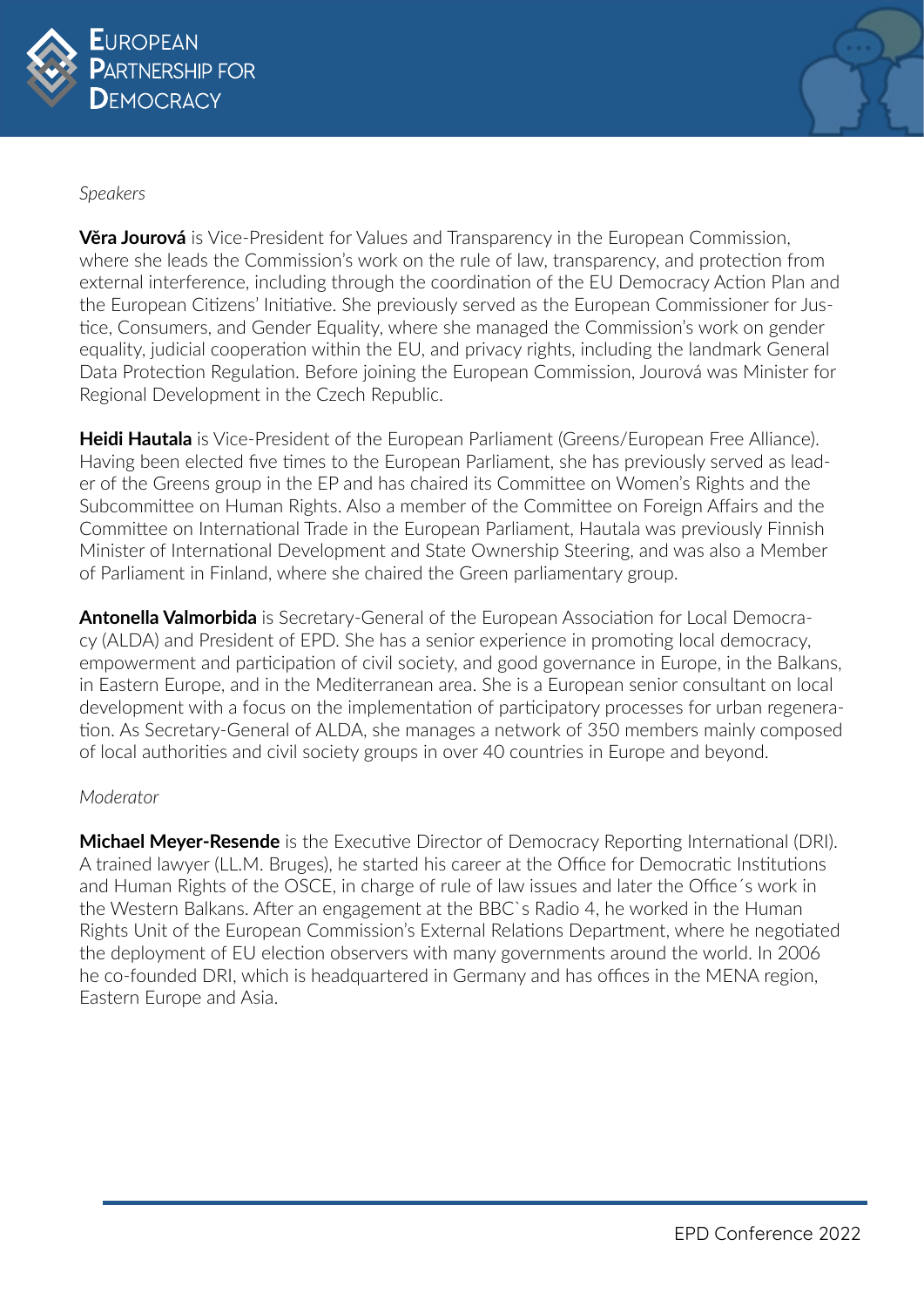



### Breakout session 1

### **How to unrig an election? Electoral support in hybrid regimes**

Hybrid regimes represent a challenge for democracy support for multiple reasons: controlled and manipulated elections; restrictions to freedom of organisation and expression; and the slow weakening of political opposition. These challenges are not confined to any geographical region. In the EU, recent elections in Hungary have shown that elections are not simply rigged on the day of the vote, but may be manipulated over many months and years to favour certain political parties and interests.

Supporting electoral integrity under such circumstances provides challenges for democracy practitioners and civil society. What are the responses that democracy supporters can take to support democratic elections? How can we better observe elections in hybrid regimes? What lessons are there from recent Election Observation Missions of the EU and others which provide insights on how to update the pro-democracy toolkit that can be used inside the EU and as part of external action?

This session aims to tackle the following topics:

- How to better monitor the conduct of elections in hybrid regimes;
- How to more effectively push elections in such contexts in a more pro-democratic direction;
- Explore ideas for how to bridge internal and external work on elections to ensure electoral integrity within the EU based on lessons from electoral support elsewhere.

### *Programme*

Presenter: **Holly Ruthrauff**, lead expert, EODS Moderator: **Patrick Costello,** Head of Division, European External Action Service

### Breakout session 2

### **Supporting democracy on a dying planet**

If you have attended any climate marches over the past years, you will have certainly heard the chant, "this is what democracy looks like!" This is both a call for strengthening democracy and a critique of the way democracy fails to tackle the climate and ecological crisis we are facing. Without democracy we cannot develop inclusive and just environmental and climate policies,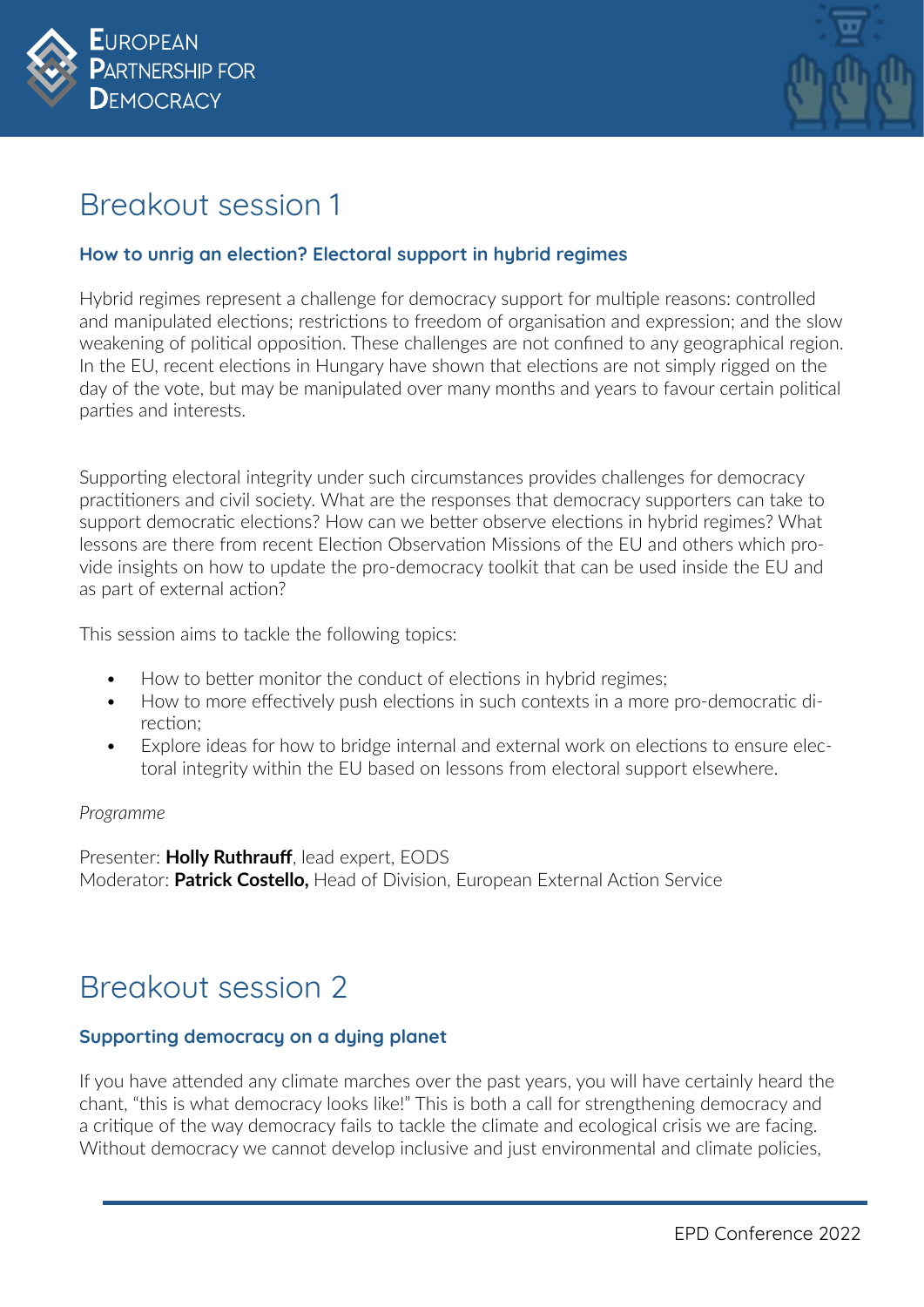



but democracy has thus far failed to produce the rapid results needed to avoid critical tipping points.

This session aims to bring together practitioners and policy-makers from both the democracy support community and the climate and environmental communities to better understand how to adapt our policies and programmes to better respond to autocratisation and the climate and ecological crisis.

The session aims to answer three key questions:

- As a democracy support community, how can we mainstream environmental protection and climate action in our support programmes? What does that look like?
- Conversely, how can we embed democratic practice and environmental democracy principles in our foreign policy and ODA and multilateral investments on climate and environment programming?
- What do we need from donors and policy-makers to facilitate such an integration of democracy support and climate and environmental cooperation, in terms of policy and funding?

#### *Programme*

Presenter: **Shannon O'Connell** (Westminster Foundation for Democracy) Moderator: **Maria Giovanna Maniera**, Rights and Democracy Team Leader, Greens/EFA in the European Parliamen

### Breakout session 3

### **Kick off: The Team Europe Democracy Network**

This breakout session will take place under the framework of [Team Europe Democracy \(TED\)](https://ec.europa.eu/international-partnerships/news/european-union-launches-global-team-europe-democracy-initiative_en) initiative, formally launched by the EU in November 2021. One of the components of TED is the "TED Network", which will facilitate exchange of information as well as knowledge production and sharing between European democracy support practitioners (EU Member States, CSOs, international organisations, EU institutions staff, etc).

The TED Network will be a space for debate on democracy support strategies, approaches, actions, and programmes. This will be done in coordination with the research outputs produced by the action Supporting Team Europe Democracy implemented by International IDEA and partners. This session will provide a 'taster' of such TED network meetings

- Introduction: What is Team Europe Democracy?
- Team Europe Democracy Network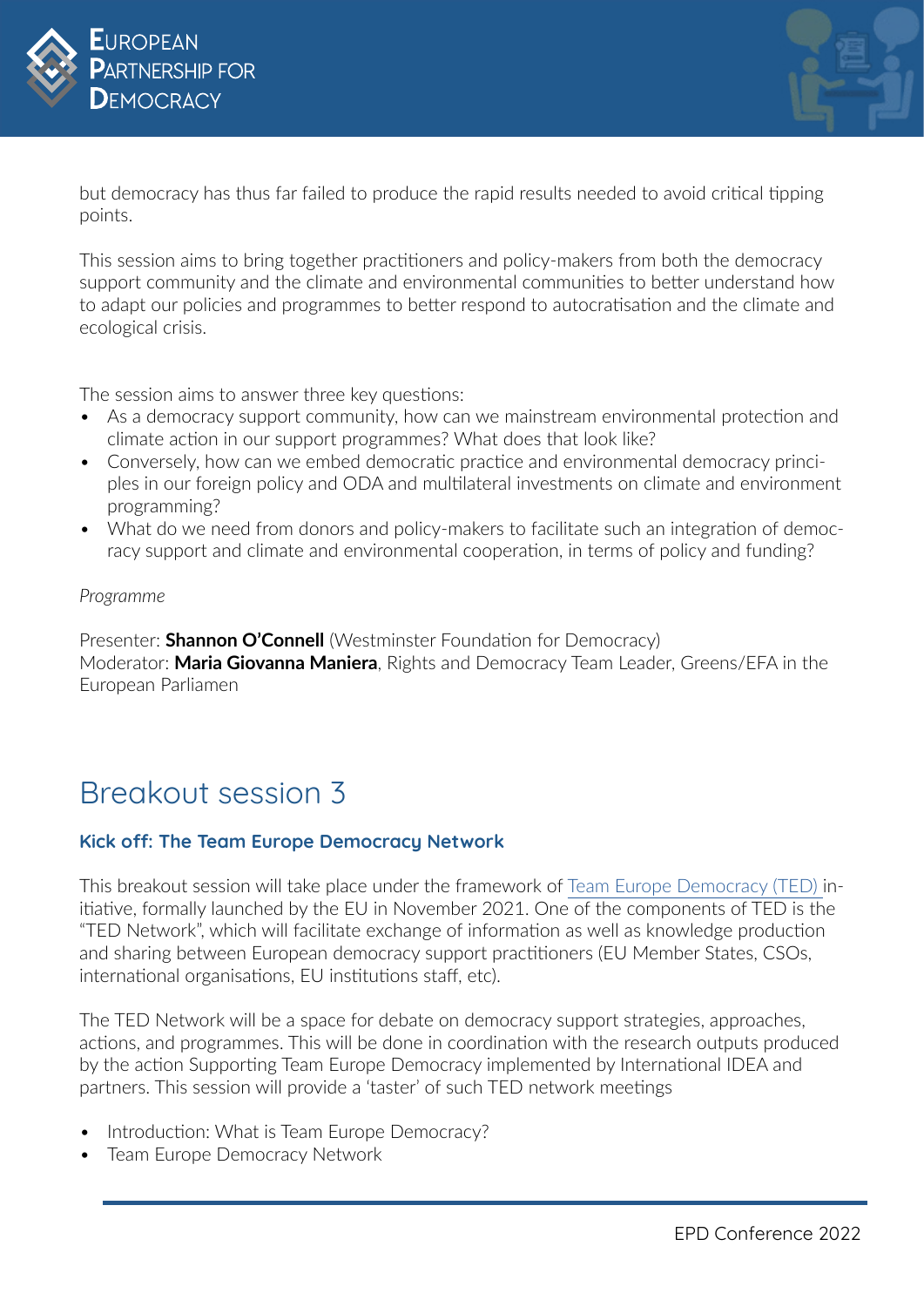



- Opportunities for CSOs and stakeholders to participate in the Team Europe Democracy Network
- Q&A

#### *Programme*

Presenter: **Laura Bretea**, Policy Officer, European Commission, DG INTPA Moderator: **Thomas Millar**, Head of Section, Democratic Governance, DG INTPA

### Breakout session 4

### **Disinfo vs democracy: will the DSA save us?**

The Digital Services Act (DSA) has been repeatedly touted as a key tool to fight disinformation. Upon the reach of a preliminary political agreement on April 23 on the DSA, various questions emerge on the impact that the DSA will have on disinformation as a threat to democracy that will be discussed in this event.

- How will the DSA deliver and not deliver to fight disinformation as a threat to democracy?
- Do any articles of the DSA oriented towards combating disinformation pose threats to fundamental rights? How should in general a regulation of online services balance the need to tackle disinformation and to preserve fundamental rights? What lessons have been learnt from the debate on disinformation around the DSA?
- What do we need in other FU initiatives such as the Code of Practice on Disinformation, the Regulation on Political Advertising, the European Media Freedom Act or a future recast of the GDPR to best tackle disinformation?
- How should civil society organisations prepare to make the best out of the DSA and which DSA instruments are more promising for civil society willing to engage in tackling disinformation? (Risk assessments, risk mitigation, independent audits, ad repositories, data access and scrutiny, codes of conduct…?)

#### *Programme*

Presenter: **Rita Jonusaite**, EU Disinfo Lab Moderator: **Sébastien Brack**, Kofi Annan Foundation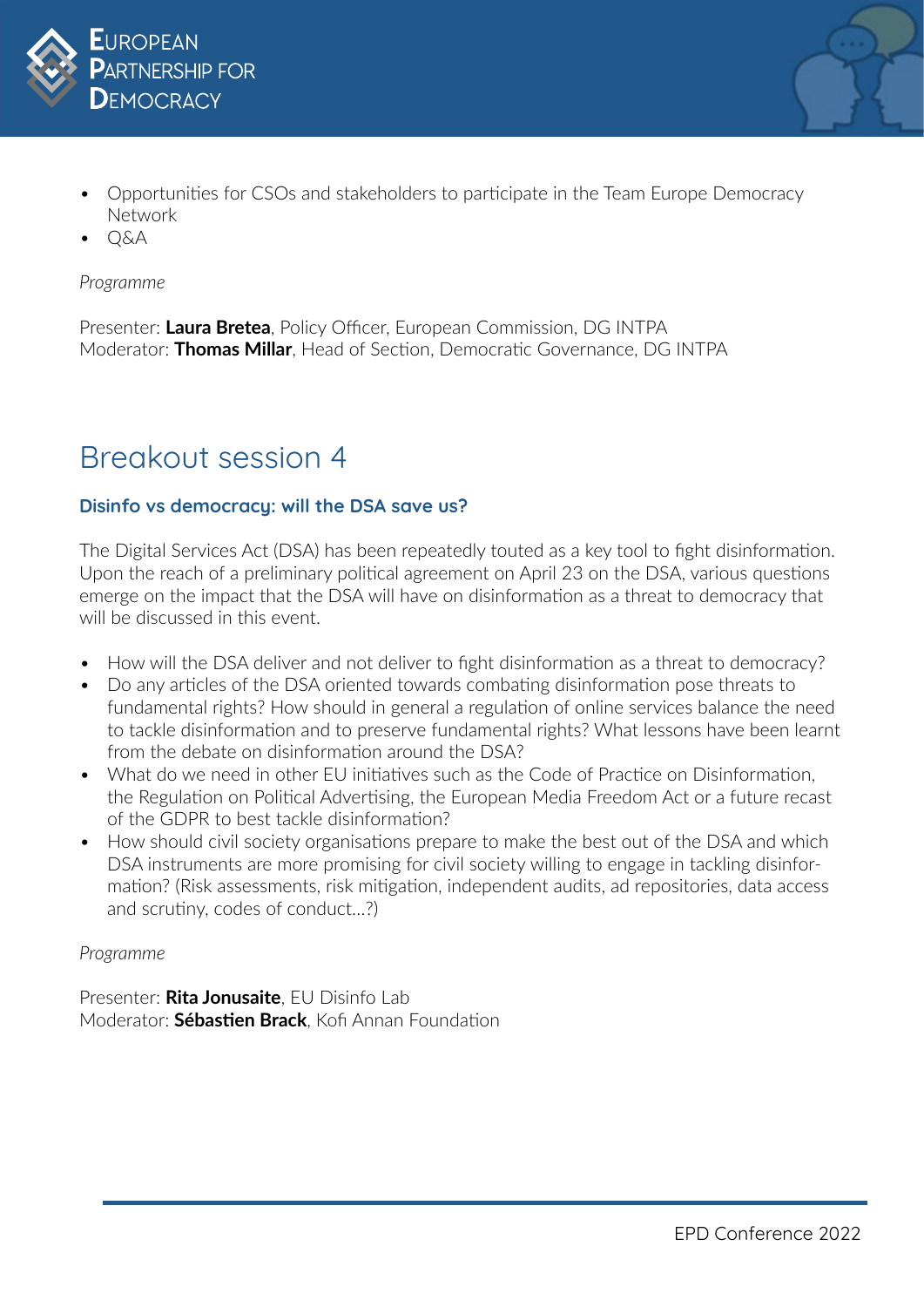



### Breakout session 5

### **Democracy support in repressive environments**

In today's global political landscape, autocrats are increasingly emboldened in their attacks on the exercise of civil and political rights, posing particular challenges to democracy support. In fully hostile environments, democracy activists and human rights defenders are cut off from external sources of funding and face repression on a number of levels, from negative stereotypes and media narratives to targeted intimidation, coercion, legal persecution, or violence.

This breakout group will be an exchange between democracy support practitioners with experiences of undertaking democracy support work in repressive environments to share their experiences and knowledge of how to navigate state and societal hostility. The session will feature Nicolas Bouchet (German Marshall Fund of the United States), who will present recent research on democracy support in hostile environments and discuss challenges and recommendations in this area. The session will explore how to get 'back to politics' and incorporate lessons learned from innovation strategies to work more effectively in hostile environments.

Themes under discussion will include:

- Indirect support, including support to cultural and social activism
- Delocalised support through diaspora communities and actors in exile
- Discreet support and alternatives to financial support
- Lessons learned from strategies of innovation in the face of repression

#### *Programme*

Presenter: **Nicolas Bouchet**, visiting fellow, German Marshall Fund of the United States Moderator: **Peter Sondergaard**, European Endowment for Democracy

### Breakout session 6

### **Not too young to run: Youth and political participation**

Today, young people increasingly demand more meaningful participation in the public space to shape their future and their societies. However, despite the fact that in many countries young people make up more than half of the population, there is ample evidence that the participation of young people in formal and institutional political processes is relatively low compared to older citizens worldwide. The young generation faces many obstacles, ranging from discrimination, marginalisation and lack of access to opportunities and voice in decision-making processes. To meet the needs of young people and ensure the recognition and enforcement of their rights,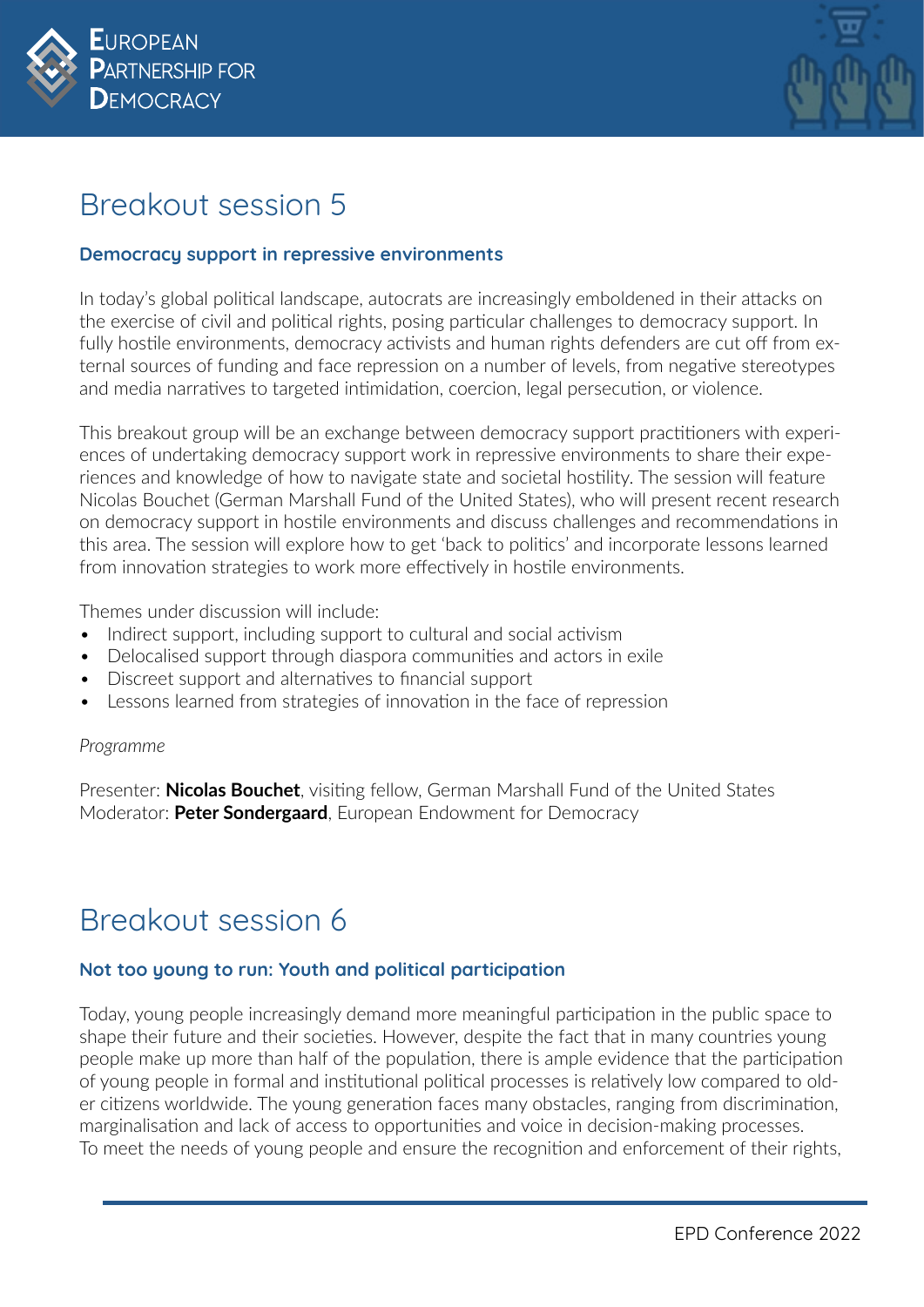



their active and meaningful participation is crucial. Young people must be adequately represented in institutions, political processes and decision-making. They must be provided not only with the knowledge and capacities necessary to participate meaningfully but also with the opportunities and benefits of an enabling environment.

- The session aims to answer the key questions:
- How can young people be supported to build more accountable political institutions?
- What are the main barriers limiting the participation of young people in different parts of the world?
- What can young people do to help counter democratic backsliding?
- As a democracy support community, how can we secure political participation of youth in our work?

#### *Programme*

Presentation (virtual) : **Carolyn Logan**, Afrobarometer Moderator: **Judit Lantai** (JEF-Europe)

### Panel 3

### **Enhancing cooperation: Making Team Europe Democracy work**

The Team Europe Democracy initiative was recently launched as a part of the Team Europe approach for cooperation between the EU institutions and EU Member-States. This initiative promises to advance the development of common approaches to supporting democratisation globally and to open up possibilities for closer collaboration and new forms of multi-country partnerships on projects on larger scales – both geographically and thematically. This session will explore the opportunities and challenges of cooperation under Team Europe Democracy for building stronger partnerships to improve accountability, political participation, and media freedom across the world.

#### *Speakers*

**Chiara Adamo** is Acting Director for Human development, Migration, Governance and Peace in the Directorate-General for International Partnerships (DG INTPA) at the European Commission. She has extensive experience working on human rights, democracy, and home affairs policies with a pan-EU and global scope within the European Commission. Notably, she played a key role in developing the JHA Scoreboard and the Hague Programme and Action Plan as head of sector in charge of inter-institutional relations within the Directorate-General for Justice and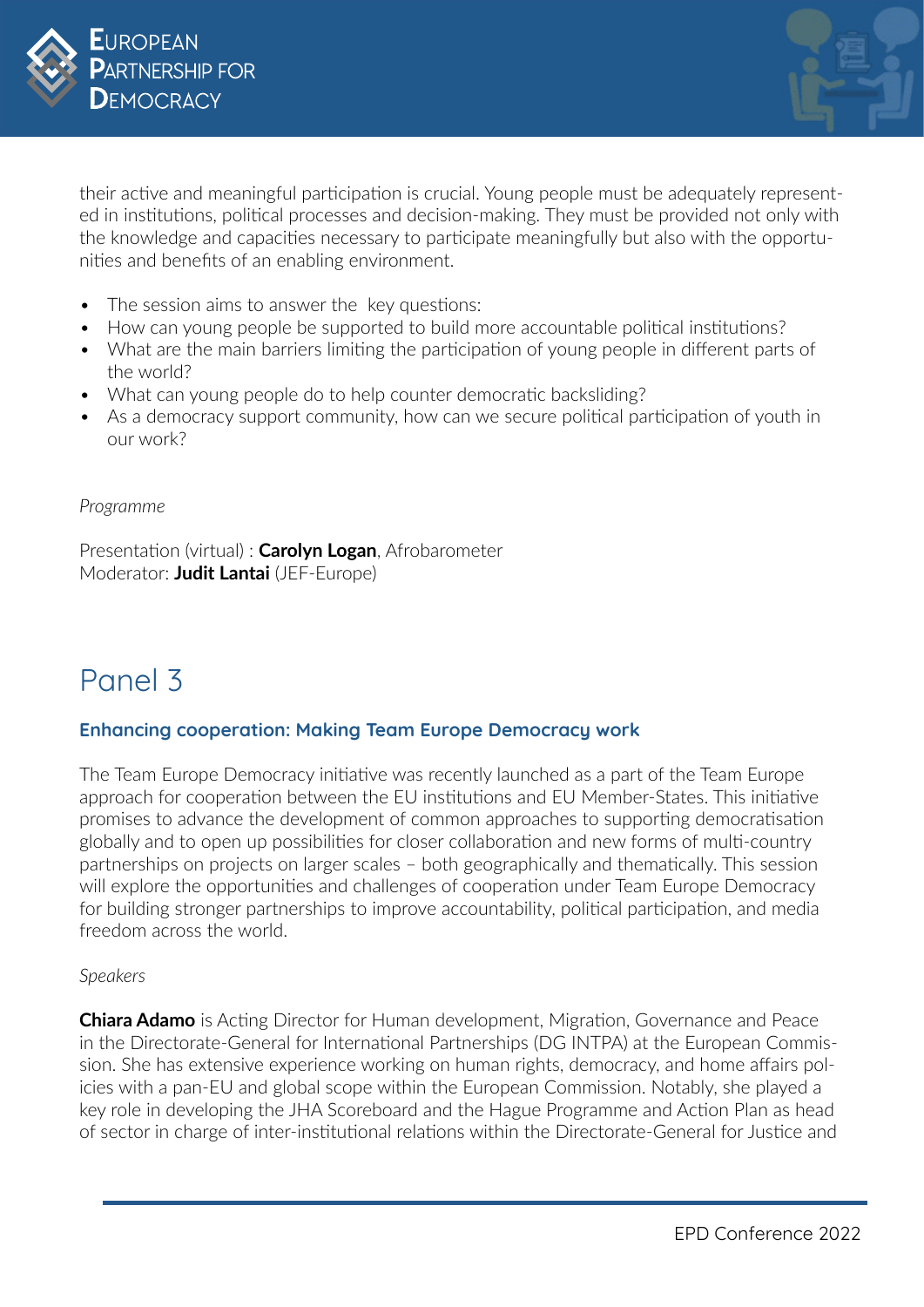



Home Affairs (DG JAI). Before joining the European Commission, Adamo worked in the development sector for civil society organisations and local administrations.

**Christian Leffler** was Deputy Secretary-General at the European External Action Service (EEAS) until his retirement in 2020. He has also served as Managing Director for the Americas at the EEAS, Director-in-Charge of the Middle East and South Mediterranean in the European Commission's Directorate General for External Relations, and Deputy Director-General at the Commission's Directorate-General for Development. Previously, he had a career in the Swedish Foreign Service with postings in Cairo, Paris, and the Swedish Mission to the EU in Brussels, where he played a key role in Sweden's accession to the European Union.

**Gary Klaukka** is the Acting Executive Director of Demo Finland. He has extensive career experience in democracy and political party work, having worked as Programmes Officer at International IDEA, as the Head of Public Outreach and Acting Head of Parliamentary Development at the Commonwealth Parliamentary Association (CPA) and as Senior Programme Manager for Myanmar at the National Democratic Institute (NDI). Prior to joining the field of international democracy support, he was a political adviser to the Leader of the Opposition in the House of Lords, political assistant to the Leader of Brighton and Hove City Council, and as parliamentary assistant to other Members of Parliament and peers.

#### *Moderator*

**Richard Youngs** is Senior Fellow at Carnegie Europe in the Democracy, Conflict and Governance programme. He is also Professor of International Relations at the University of Warwick. Prior to joining Carnegie, he was director of the European think tank FRIDE. Youngs has held positions in the UK Foreign and Commonwealth Office and as an EU Marie Curie fellow, and is the author of several books including Rebuilding European Democracy: Resistance and Renewal in an Illiberal Age, The European Union and Global Politics, Civic Activism Unleashed: New Hope or False Dawn for Democracy? and Europe's Eastern Crisis: The Geopolitics of Asymmetry.

### Closing remarks

### **Looking ahead to the Czech Presidency of the Council of the European Union**

**Jitka Látal Znamenáčková** has been the Permanent Representative of the Czech Republic in the Political and Security Committee of the European Union since September 2019. She is a graduate of the University of Economics in Prague and previously completed a fellowship program with the US government focusing on EU-US economic and trade relations in 2013. Her career has long focused on trade and European Union issues. She has held multiple positions at